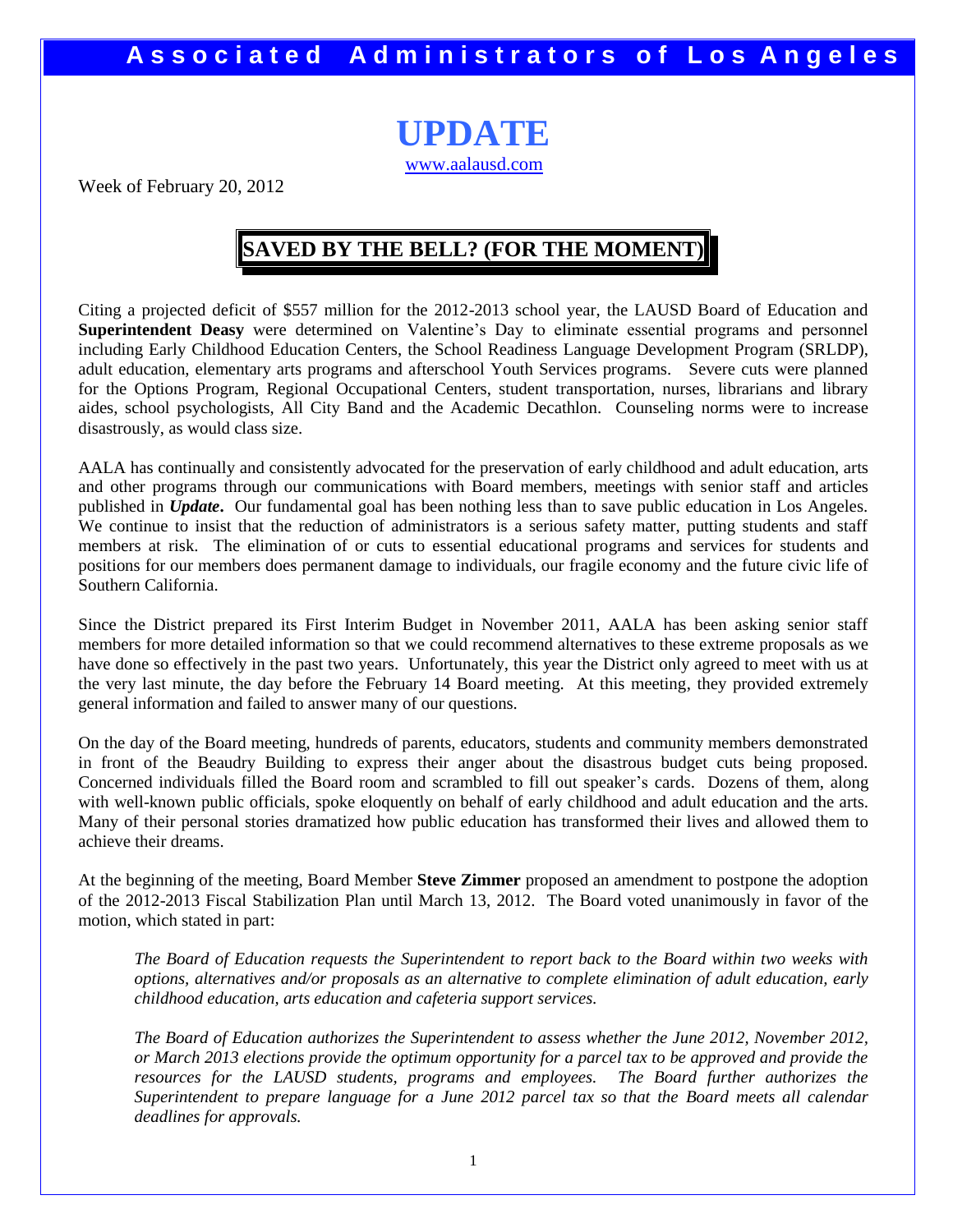#### **SAVED BY THE BELL (Continued)**

**Mr. Zimmer** proposed another amendment, also unanimously approved by the Board, which delayed the issuance of March 15 letters until the last possible minute, March 8, "... to allow time for negotiations and new state budget information that may affect the District's financial information." The amendment further stated:

*The Board of Education directs the Superintendent to expedite negotiations with all bargaining units to develop and agree to plans of shared sacrifice and collaboration that will stabilize our school communities and mitigate the number of necessary lay-off notices. The Board urges all bargaining units to negotiate in good faith and with deliberate speed to meet the March 8 deadline so that together we can do everything possible to prevent the chaos and instability of mass lay-offs.*

While AALA has informed the Superintendent repeatedly that we are prepared to negotiate immediately regarding matters of compensation, evaluation and other contractual issues, we are still waiting for dates to be proposed. It is difficult to imagine how negotiations can be completed for all bargaining units within three weeks. Nevertheless, we expect answers to the following questions the District has failed, thus far, to answer:

- Why is the Board voting on the budget in March, two months before the Governor's May Revision, when the amount of property tax revenue received by the State is clear?
- Why has the budget process been opaque this year?
- Which and how many AALA positions are recommended to be slashed?
- What effort is the District making to borrow money against its own deferrals?
- How much money in the Workers' Compensation Reserve Fund (and other reserve funds) is more than the amount required by law? Why isn't this money being used on a one-time basis to reduce the deficit?
- Why was there an increase of \$251 million in "other operating expenses" (contracts, utilities, rents and leases, travel expenses and instructional consultants) between last year and this year, when student enrollment has declined? How were these funds used?

# **BARGAINING BULLETIN**

**AALA's Classified Unit, now called Unit M (identified classified managers**): On February 14, 2012, the District sunshined Initial Bargaining Proposals for the first AALA Unit M contract. The third negotiation session is scheduled for February 21, and bargaining is progressing well.

**AALA's Certificated Unit**: On February 14, 2012, the District sunshined Initial Bargaining Proposals on compensation and evaluation. No bargaining dates are scheduled yet.

**School Improvement Grant (SIG) Memorandum of Understanding (MOU)**: Earlier this month, AALA and the District signed an MOU on behalf of our members in Cohort I SIG schools. The MOU may be accessed via our website.

**The LAUSD-AALA Local School Stabilization and Empowerment Initiative of 2011 (LSSEI)**: Negotiations will commence on February 29, 2012.

## **CHILD ABUSE AWARENESS**

Superintendent **John Deasy** is asking all schools to use their professional development time on February 21, 2012, to conduct a training session utilizing elements of the recently received Child Abuse Awareness kit. While recognizing the impact this may have on your already overburdened schedule, AALA continues to support the need to protect our students and for staff members to fully understand the legal expectation to report any suspected case of child abuse immediately.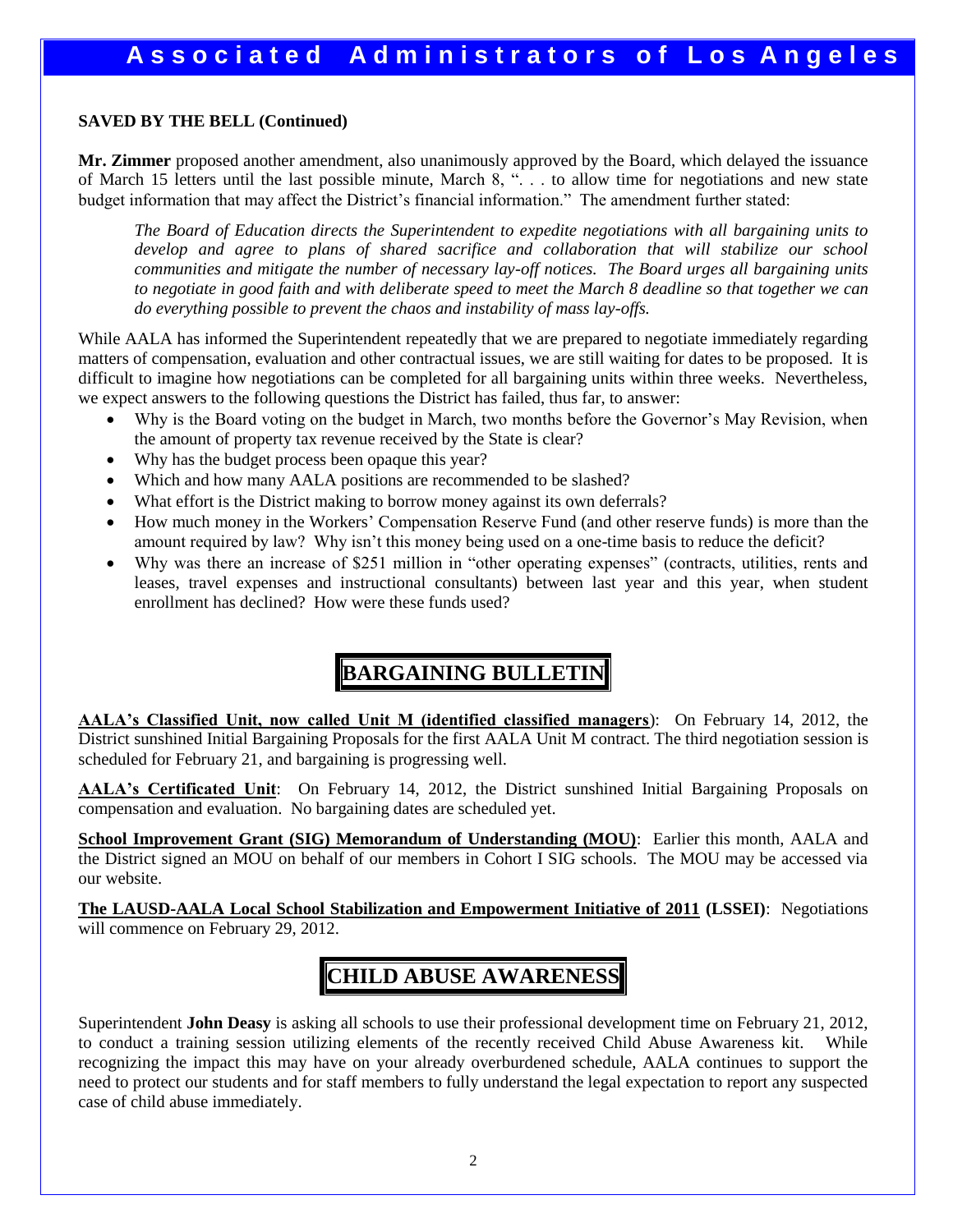# **HEALTH BENEFITS FAQ**

*Topic: Retired and Approaching Age 65? Medicare Enrollment is Needed to Retain Health Benefits* 

### **How does Medicare affect retiree benefits? What about dependents who reach age 65?**

Retirees and their dependents, spouses/domestic partners, at age 65 must enroll in Medicare Part A and Part B to maintain District health benefits.

- o There is a monthly cost for both Part A (hospitalization) and Part B (outpatient care). However, Part A coverage is provided **premium free** to those who have paid Medicare taxes for at least 40 calendar quarters, or those who may be eligible based on the spouse's payment of Medicare taxes.
- o Medicare retirees must remain enrolled in Medicare Part A and Part B (unless exempted by the District due to ineligibility for the CalSTRS Medicare Premium Payment Program).
- o Failure to enroll in Medicare, as required, will result in loss of District-sponsored medical and prescription benefits. However, once Medicare Part A and Part B are effective, benefits will be reinstated as of the first day of the month following notification to the District of Medicare enrollment. Lack of Medicare coverage will not affect dental or vision benefits.

### **What about prescription coverage for Medicare retirees? Why are retirees warned not to apply for Medicare Part D?**

Members should not enroll in any Medicare Prescription Drug Plan (PDP), also known as Medicare Part D. Your health plan will automatically enroll you in its Medicare PDP.

- o Per federal law, if you join an individual Medicare PDP, your LAUSD prescription drug plan, as well as your current medical plan, will be canceled.
- o The LAUSD prescription drug plan is at least as good as the standard Medicare Part D benefit for most Medicare eligible participants.

### **My Medicare bill shows a Medicare Part D adjustment amount. Am I required to pay this amount?**

Yes, since this amount indicates you are enrolled in one of the District's Medicare Advantage plans— Kaiser Senior Advantage, Health Net Seniority Plus, or United Healthcare Group® Medicare Advantage HMO (formerly known as Secure Horizons).

This adjustment is payable because your Medicare Advantage plan includes Part D prescription coverage. The Part D adjustment targets higher income retirees with an adjusted gross income above \$85,000 per year. The 2012 adjustment amount is based on your 2010 income tax return.

### **Why are Medicare retirees who are enrolled in Anthem Blue Cross EPO not required to pay the Part D adjustment?**

The prescription plan in the Anthem Blue Cross EPO plan is not a Medicare Advantage plan, therefore, not subject to the Part D adjustment amount.

*For information related to Medicare, call 1.800.MEDICARE (1.800.633.4227) or 1.877.486.2048 (TTY) for the hearing impaired. You may also visit the Medicare website at [www.medicare.gov](http://www.medicare.gov/).*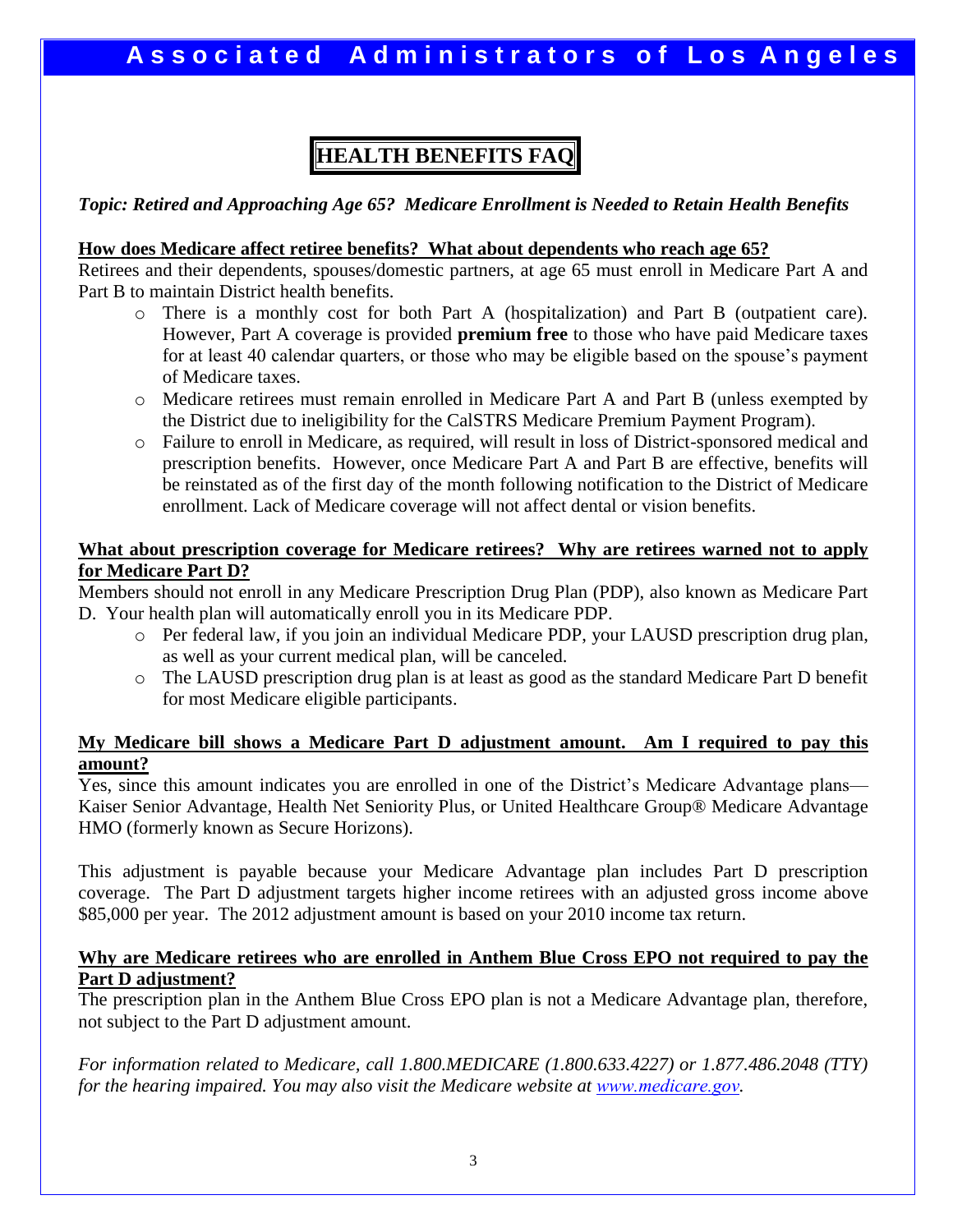### **POLITICAL BLAME GAME OR TRUE BUDGET FLEXIBILITY?**

*AALA wishes to thank Dr. Vince Carbino, Adult School Principal, for preparing this article.* 

#### **The Political Blame Game:**

Recently, students from the Division of Adult and Career Education (DACE) scheduled an appointment to meet with representatives of LAUSD Board President **Mónica García**. They wanted to share their personal stories of how enrollment in DACE programs has assisted them. After a 45 minute wait, the students were able to meet with two representatives. The students wanted to be certain that the Board President would understand how devastating the elimination of the adult education program would be to thousands of adults of all ages. After sharing their stories, the students were basically advised that they should blame Sacramento and the Democratic leadership for cutting the education budget and that they should go and enroll in one of the public community colleges.

However, the reality is that the **state has not eliminated funding** for adult education. The School Board makes the decision how to expend the funds received from the state, not political leadership in Sacramento. In addition, attending a community college is not an option for many adults due to the cost which can range from \$36 - \$200 per unit depending on their status. Add to this, the cost of books and other materials, and community college enrollment no longer becomes feasible for most of the students who are served by DACE. To make matters worse, as of July 1, students without a high school diploma **will no longer be eligible for financial aid.** 

#### **True Budget Flexibility:**

Under the current budget, LAUSD spends about 2% of its annual budget on adult education, yet expends \$793 million, or 12.2%, on "Other Business Expenses" that can include contracts, instructional consultants, leases and travel expenses. Another \$191 million is spent on "Miscellaneous Items." Reducing either of these categories by \$163 million and allocating it to the Division of Adult and Career Education could sustain the programs that improve the educational attainment and socioeconomic status of hundreds of thousands of adults in Los Angeles.

### **ADULT SCHOOL—A LOOK AT HISTORY**

#### *AALA thanks Ben Avila, Adult School Assistant Principal, for contributing this story.*

Adult education in California has a proud history of being responsive to community, state and national needs. Beginning in 1856, the first adult school was started in a church basement to serve immigrants from Ireland, Italy and China. In 1886, Los Angeles opened its first adult literacy and citizenship class. As the years passed, adult education programs grew from primarily serving immigrants to addressing the lack of literacy and vocational skills among adults. From 1940-1945, over one million adults received training in areas such as manufacturing, civil defense, clerical occupations, airplane maintenance and truck driving to support the war effort. Post-war programs focused on parent education, citizenship, basic education and vocational programs. By 1950, the enrollment in adult education classes had exceeded one million. As the years progressed, the program grew and has offered millions of adults the opportunity to improve their lives through education and specialized training.

In 1990, First Lady **Barbara Bush** recognized Garfield Community Adult School for its Family Literacy Program, and in 1993, the U.S. Secretary of Education awarded LAUSD with a commendation for outstanding adult education and family literacy programs. Evans Community Adult School is known in almost every country in the world for its ESL program, which offers classes 24 hours a day, 7 days per week. The adult program qualified and tested over 80,000 potential U.S. citizens during one five-year period. Fast forward to 2007, and we saw over 406,000 students enrolled in adult education classes throughout the District, including over ten percent of LAUSD high school students who were obtaining credits toward their graduation. Due to budget cuts, that number has decreased significantly; however, the mission has remained the same, even now, as the Division struggles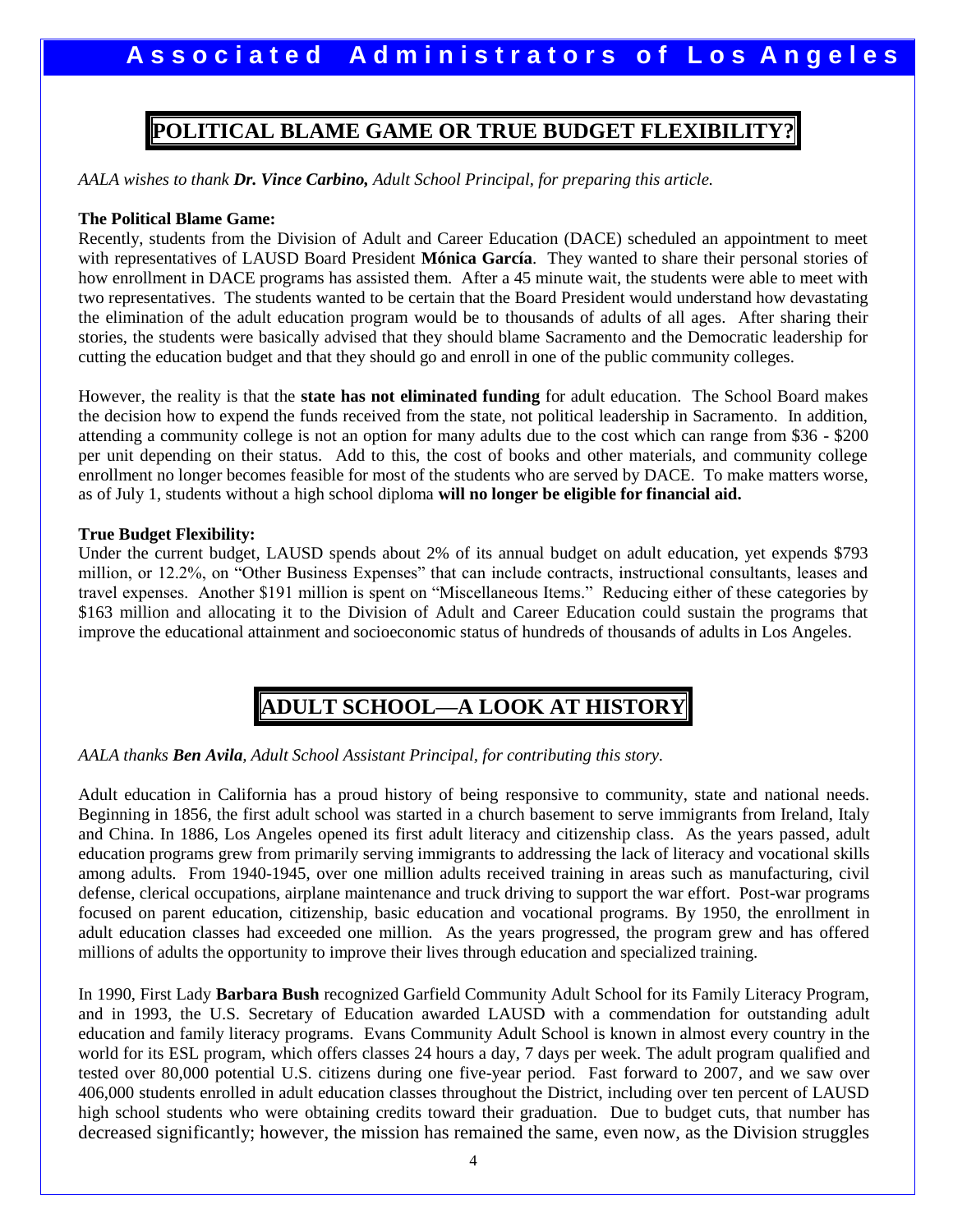to exist. The rich history of adult education in California and Los Angeles tells the story of exemplary service to the community, educating millions of adults.

### **CONGRATULATIONS!!!**

Congratulations to John R. Wooden Continuation High School, its principal, **Jason Garrison,** its staff and students for being recognized as a 2012 Model Continuation High School by **Tom Torlakson**, State Superintendent of Public Instruction**.** Wooden High School was one of twenty-five schools recognized for its model status. To be eligible, schools had to be accredited and demonstrate exemplary program effectiveness in school management, curriculum, instructional strategies, educational climate and guidance and counseling. In addition, parents, students and community members were required to submit written statements in support of the school. Another great job being done by an Options School.

## **AALA SCHOLARSHIPS—INVESTING IN OUR FUTURE!**

By now, seniors in traditional high schools and options schools and adults, completing their high school requirements, in our community adult schools should know about the AALA Scholarship Program and the wonderful opportunity it presents to them to secure funds to support their educational pursuits in college. Applications were e-mailed to school-site administrators and are available on the AALA website [www.aalausd.com.](http://www.aalause.com/) We encourage all administrators to spread the word about this excellent scholarship opportunity. As we read in the newspapers, the fees to attend college continue to increase. An AALA Scholarship could help cover some of these increases for our students.

This year a minimum of sixteen (16) scholarships will be awarded, twelve (12) for traditional high school seniors and two (2) each for options and adult school students (pending applicant pool). AALA's program is one of the few that specifically designates scholarships for options and adult students. Among the sixteen (16) scholarships awarded, we are pleased to include the following named scholarships:

- **Dr. William J. Johnston Leadership Scholarship—**Established by AALA in 2011 to honor an outstanding retired superintendent.
- **Jack H. Silas Social Justice Scholarship—**Established by AALA in 2012 to honor an outstanding retired administrator and AALA staff member.
- **Zelda Fisher Memorial Scholarship—**Established in 2011 by Ms. Fisher's friends and colleagues at West Vernon Avenue School where she served as an Assistant Principal, EIS.

These, along with the other scholarships, will be presented at the AALA Scholarship and Community Awards Banquet on Wednesday, May 23, 2012, at the Millennium Biltmore Hotel. We hope that you will calendar the date and join us at this celebratory event. Should you have questions regarding the scholarship program, please contact **Gema Pivaral** in the AALA office at 213.484.2226 or [gpivaral@aala.us.](mailto:gpivaral@aala.us)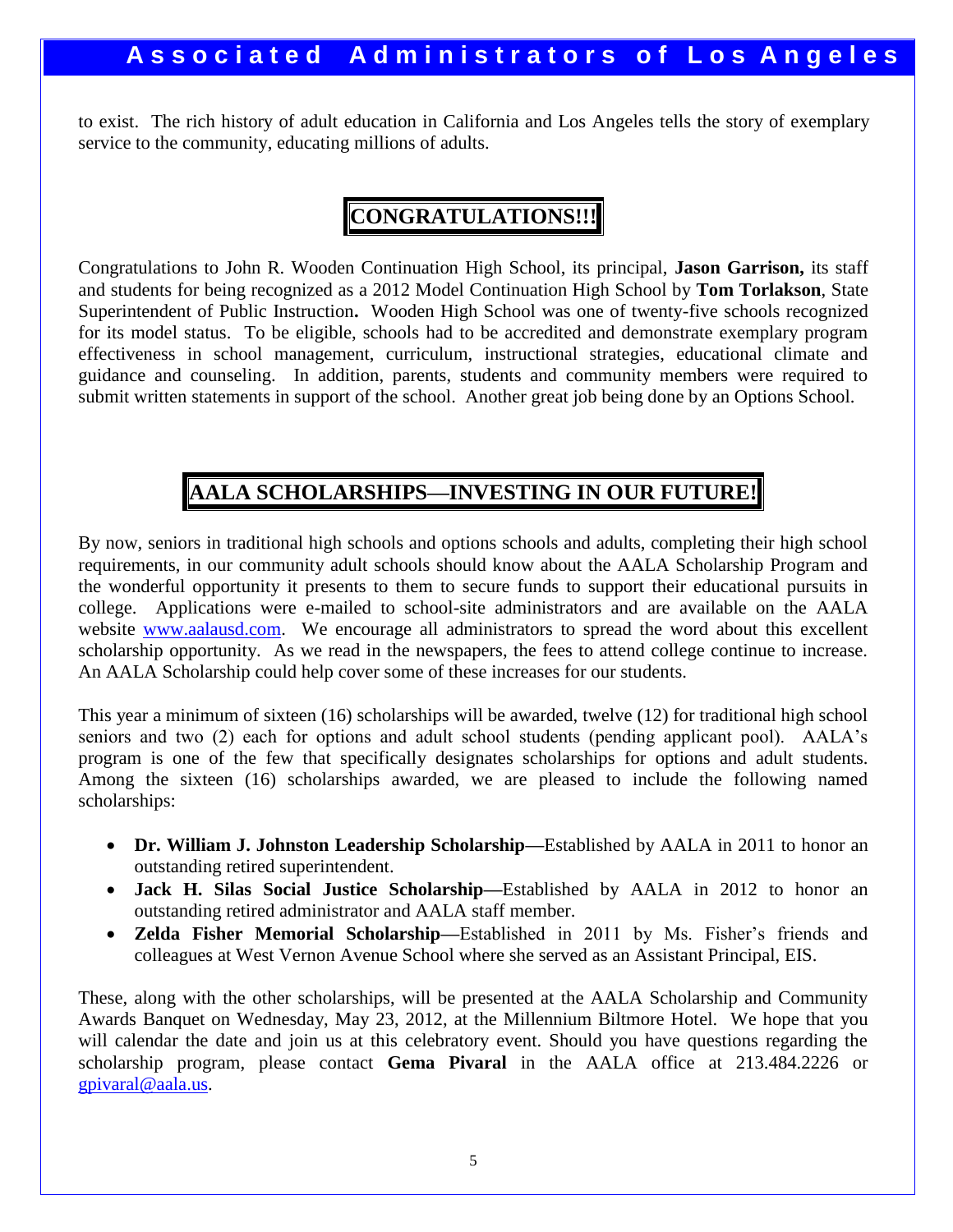### **COMMUNITY VOLUNTEER AWARD NOMINATION FORMS**

By now, adults, completing their high school diploma requirements, in community adult schools and seniors in traditional high schools and options schools should know about the AALA Scholarship Program and the wonderful opportunity it presents to them to secure funds to support their educational pursuits in college. The deadline for submission is **Wednesday, March 7, 2012**, and the form can be accessed on the AALA website, [http://www.aala.us/aala-initiatives/community-recognition/.](http://www.aala.us/aala-initiatives/community-recognition/) The one-page form may be submitted online or it may be downloaded, completed and mailed (1910 W. Sunset Blvd., Suite 850, Los Angeles 90026) or faxed (213.484.0201) to AALA. A selection committee will review all nomination forms received, and the selected recipients will be honored at the Scholarship and Community Awards Banquet on **Wednesday, May 23, 2012**, at the Millennium Biltmore Hotel. Should you have any questions regarding the community awards, please contact Gema Pivaral in the AALA office at 213.484.2226 or [gpivaral@aala.us.](mailto:gpivaral@aala.us)

### **ACADEMIC DECATHLON ACCOLADES**

Congratulations to Granada Hills Charter High School's Academic Decathlon team for capturing the 2012 LAUSD Academic Decathlon title. The team, coached by **Matt Arnold, Spencer Wolf** and **Nick Weber**, scored a total of 51,913 points out of a possible 60,000 to emerge victorious. Marshall High School, coached by **Larry Welch**, finished second with 49,648 points. El Camino Real Charter High School, guided by **Stephanie Franklin**, was third in the competition with 48,642 points. In the Super Quiz, Granada Hills Charter also placed first, Franklin High School, coached by **Sam Kullens**, was second, and Marshall was third. The administrative teams from each of these schools are also to be commended.

Again this year, there were two top-scoring students in the Super Quiz, **Alex Moreno** of Franklin, and **Julia Wall** of Granada Hills Charter, who were winners of the **Larry McCormick Memorial Award.** The award, which is sponsored by AALA, was established to honor **Larry McCormick** for his strong support of the Academic Decathlon. He served for twelve years as the quizmaster. **Steve Quon**, representing **Dr. Judith Perez**, and **Kitty McCormick**, Larry McCormick's daughter, presented the plaques and scholarships to **Alex** and **Julia** at the Awards Ceremony. **Sean Wejebe**, Granada Hills Charter High School, was the top-scoring student in the competition with a score of 9,199 points out of a possible 10,000 points.

The California Academic Decathlon competition in Sacramento on March 15 – 18 will be Granada Hills Charter's next challenge. Also invited to compete at the state finals by virtue of their high scores in the LAUSD competition are Marshall; El Camino Real Charter; Franklin; Taft, coached by **Arthur Berchin**; Van Nuys, coached by **Angel Abreu**; Palisades Charter, coached by **Minh Ha Ngo** and **Lisa Saxon**; Hamilton, coached by **Tom Metro**; Garfield, coached by **Lucy Romero** and **Kevin Murchie**; Bell, coached by **Heather Wilson** and **Matthew Moreno**; Los Angeles, coached by **Richard Cunningham**; San Pedro, coached by **Catherine Figuracion**; and Francis Polytechnic, coached by **Brian Block**. We are proud of all the teams' accomplishments, and we wish them good luck in the state finals! Congratulations to Principals **Daniel Harrison**, Marshall; **Dave Fehte**, El Camino Real Charter; **Delia Estrada**, Taft; **Dr. Judith Vanderbok,** Van Nuys; **Dr. Pamela Maege**, Palisades Charter; **Gary Garcia**, Hamilton; **Jose Huerta**, Garfield; **Frank Vasquez**, Bell: **Elena Anthony**, Los Angeles; **Jeanette Stevens**, San Pedro; and **Ari Bennett**, Francis Polytechnic, for the fine performances of their teams.

**Heather Wilson**, Bell, and **Stephanie Franklin**, El Camino Real Charter, were honored as Coaches of the Year, an award sponsored by DemiDec Resources. Reseda High School, coached by **Scott Mercer**, was named the Districtwide Most Improved Team. Congratulations to Principal **Michael Summe** for this fine accomplishment.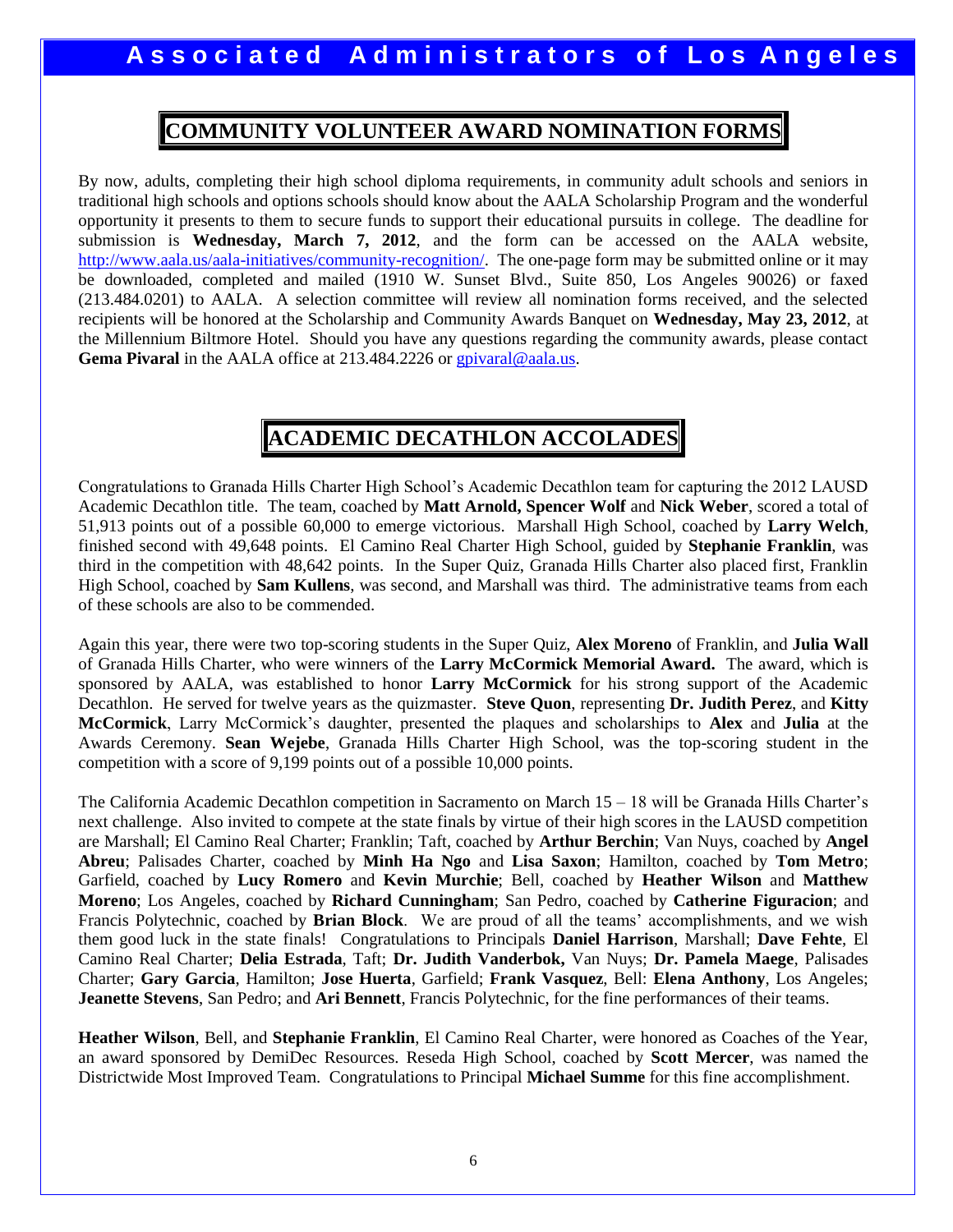## **AALA WELCOMES JERI DURHAM**

AALA is delighted to announce that **Jeri Durham**, retired Director of Operations and secondary principal, has joined the staff as Editor of *Update*. Jeri brings a wealth of knowledge and expertise to the position, including an in-depth understanding of CalSTRS guidelines and current retirement concerns. She will be able to write regularly in *Update* about these and related matters and will be available to answer AALA members' individual questions. Additionally, her extensive experience in operations will prove most helpful to our members. Welcome, Jeri!

### **JOIN STATE SUPERINTENDENT TOM TORLAKSON**

AALA is pleased to invite you to join **Tom Torlakson**, State Superintendent of Public Instruction, on Thursday, February 23, 2012, from 5:30 – 7 p.m. at Lucy's El Adobe, 5536 Melrose, LA 90038, for an evening of lively conversation and networking, while fundraising to help retire his campaign debt. Admission is \$100 and will include drinks and appetizers.

**Explore AALA's Website at [www.aalausd.com](http://www.aalausd.com/) – Meet AALA's** *Professional Staff*

Are you aware of the professional staff members who work with AALA President **Dr. Judith Perez**? They work part-time both in the AALA office and as representatives in the field. Many are recently retired administrators and all are here to provide the services that members need, including advocacy for administrators, contract advice and counsel, professional connections, health and retirement information and much more. They are **Michelle Bennett, Jeri Durham, Dan Isaacs, Charlotte Lerchenmuller, Jack Moscowitz, Mike O'Sullivan, Sylvia Perea, Mike Perez, Jane Pollock, Steve Quon, David Tokofsky** and **Lillian Utsumi.** You can see them on AALA's website.

### **WANT TO EARN A PH.D. THAT WORKS AROUND YOUR SCHEDULE?**

The School of Educational Studies at Claremont Graduate University invites you to join us for an informational session for *Prospective Urban Leadership Program Ph.D. Students:*

> Saturday, February 25, 2012  $2:00 - 4:00$  p.m. Michael T. Johnston Board Room Claremont Graduate University 150 N. Dartmouth Avenue, Claremont, CA 91711

- Preview the program's unique format designed to meet the needs of current and future leaders in public education.
- Talk to the Dean of the School of Educational Studies, the UL Co-Directors **Carl Cohn** and **Susan Paik**, as well as current faculty, staff and students.
- Learn about the **only weekend Ph.D. Cohort Program** at a selective private-research university.
- Hear from current students and faculty on how to prepare a successful application.

Please RSVP by 2/21/12 to the Urban Leadership Program at [uleducation.rsvp@cgu.edu.](mailto:uleducation.rsvp@cgu.edu) Guests and colleagues are welcome to attend. Refreshments and hors d'oeuvres will be provided. For more information email us at [uleducation.info@cgu.edu,](mailto:uleducation.info@cgu.edu) call 909.607.3416 or visit [http://www.cgu.edu/urbanleadership.](http://www.cgu.edu/urbanleadership)